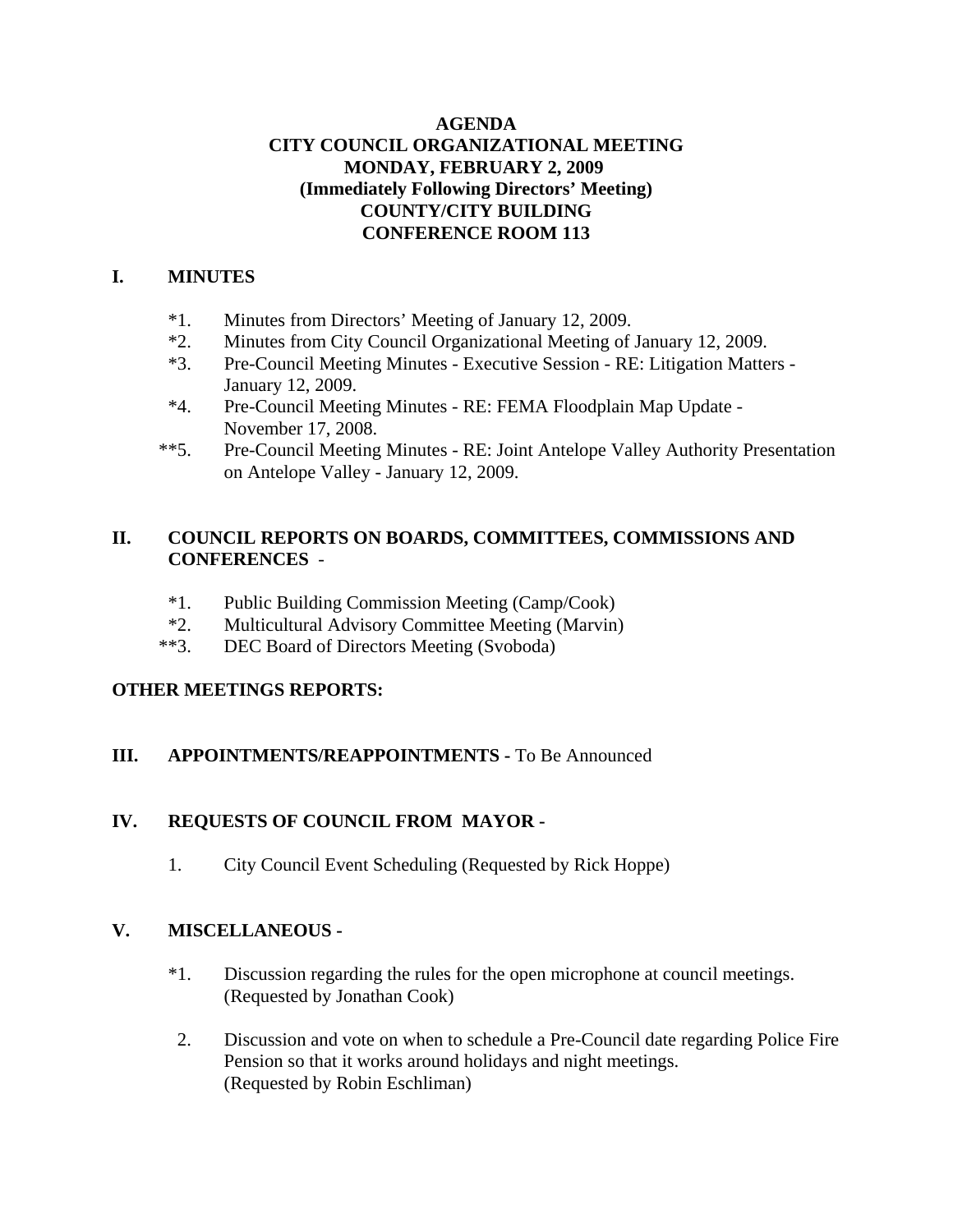#### **VI. CITY COUNCIL MEMBERS**

#### **VII. MEETINGS/INVITATIONS -**

- 1. Lincoln Chamber of Commerce Face the Chamber with Governor Dave Heineman on Wednesday, February 18, 2009 from Noon to 1:00 p.m. - Registration begins at 11:45 a.m. at the Country Club of Lincoln, 3200 South 24<sup>th</sup> Street - Cost:  $$15/person; $20$  at the door - RSVP by Feb.  $16<sup>th</sup>$  - (See Invitation)
- 2. Annual Meeting of the Great Plains Trails Network (GPTN) on Sunday, February 15, 2009 at 1:00 p.m. at the Bryan-LGH College of Health Sciences, 5035 Everett Street, Room 204 - (See Invitation)

### **VIII. ADJOURNMENT**

### **\*HELD OVER FROM JANUARY 19, 2009. \*\*HELD OVER FROM JANUARY 26, 2009.**

ca020209/tjg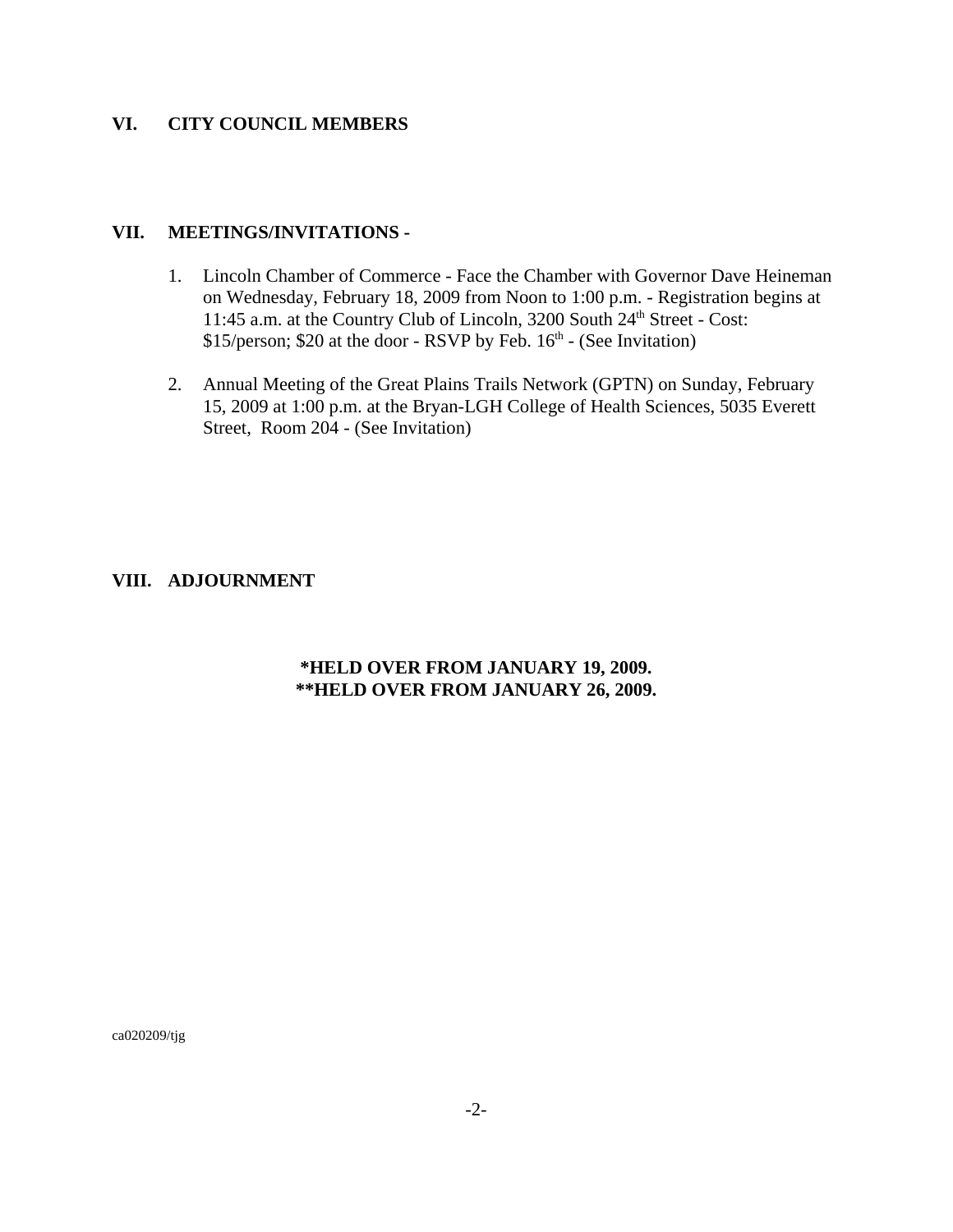### **MINUTES CITY COUNCIL ORGANIZATIONAL MEETING MONDAY, FEBRUARY 2, 2009**

| <b>Members Present:</b> | Robin Eschliman, Chair |
|-------------------------|------------------------|
|                         | Doug Emery, Vice Chair |
|                         | Ken Svoboda            |
|                         | Jon Camp               |
|                         | Dan Marvin             |
|                         | Jonathan Cook          |
|                         |                        |

**Members Absent:** John Spatz

**Others Present:** Rick Hoppe, Aide to the Mayor Denise Pearce, Aide to the Mayor Trish Owen, Aide to the Mayor

# **I. MINUTES**

- \*1. Minutes from Directors' Meeting of January 12, 2009.
- \*2. Minutes from City Council Organizational Meeting of January 12, 2009.
- \*3. Pre-Council Meeting Minutes. Executive Session, Litigation Matters January 12, 2009.
- \*4. Pre-Council Meeting Minutes. FEMA Floodplain Map Update November 17, 2008.
- \*\*5. Pre-Council Meeting Minutes . Joint Antelope Valley Authority Presentation on Antelope Valley - January 12, 2009.

Minutes approved by acclamation before recording secretary arrived.

# **II. COUNCIL REPORTS ON BOARDS, COMMITTEES, COMMISSIONS AND CONFERENCES**

# **\*1. Public Building Commission Meeting Camp/Cook**

Camp reported the City Attorney relocation is progressing, with approximate budgeted amount of one million for office space, a corridor, and two restrooms. Reports given on the Juvenile Court plans. Received the auditors report and the City cell phone service has changed to Verizon from Alltel. Also, Boesch has an idea for a County-City cafeteria and will report further.

# **\*2**. **Multicultural Advisory Committee Meeting Marvin**

Marvin stated they received presentations from LES and the Fire Chief. Lincoln Electric System reported on credit card theft identification through LES bills, warning citizens not to give out information. A chart was presented representing electricity assistance from 2005 through the present, with a dramatic increase. Community hardship seen through bill paying history with late payments rising noticeably.

Camp inquired if comments were made on collections of the late payment fee. Marvin replied LES thought the fee helped reduce some initial claims.

Niles Ford, Lincoln Fire Chief, gave a PowerPoint presentation. Chief Ford reported Lincoln is one out of eight cities in the nation with the Certified Public Safety City designation.

# **\*\*3. DEC Board of Directors Meeting Svoboda**

Svoboda reported he was unable to attend.